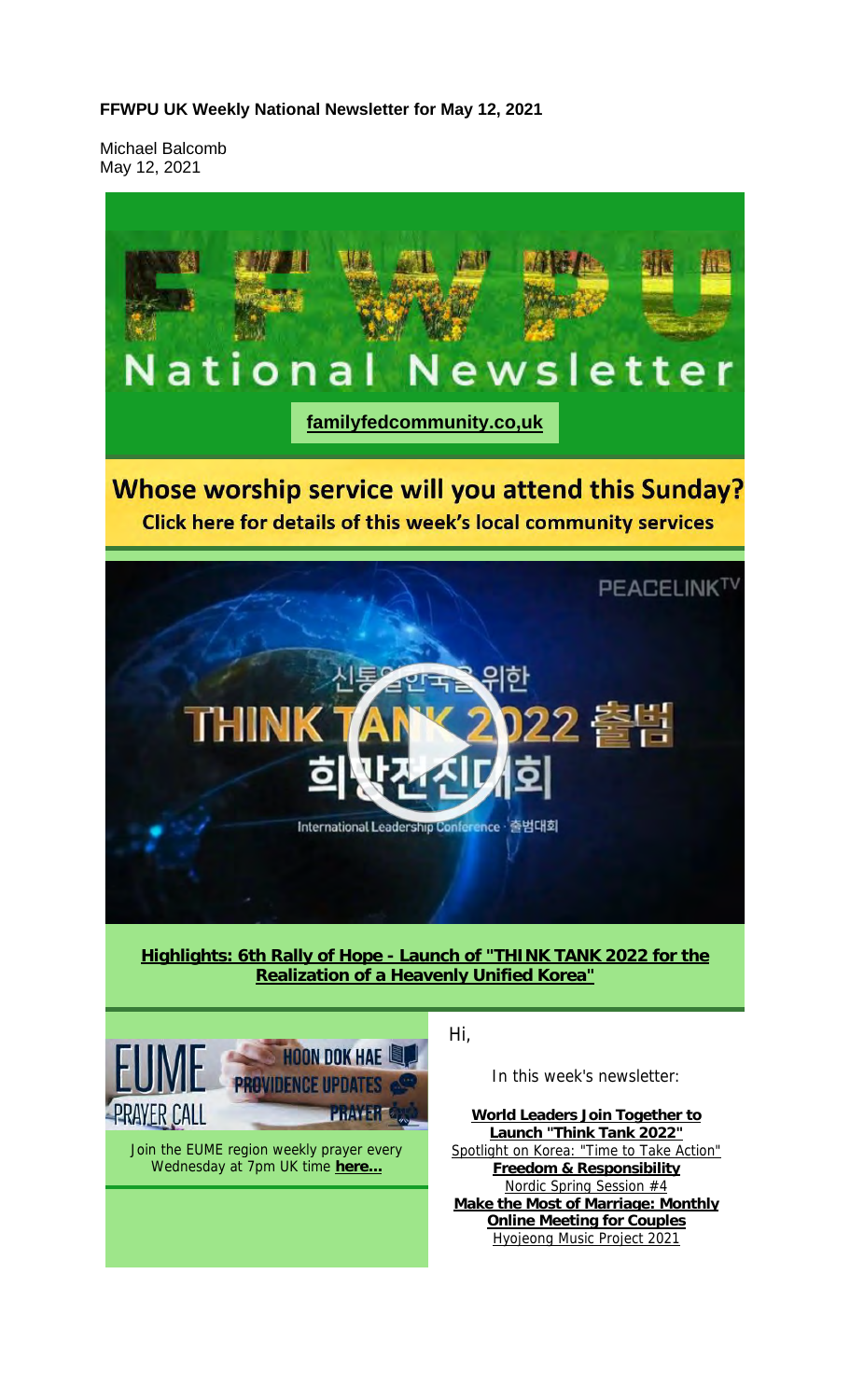



Find out what's been happening across our EUME region **here...**

**iPeaceTV News** Catch up on the international news from iPeaceTV in Korea **here...**



**Building Our Blessing** HJ CheonBo EUME Special Event in June **HTM Testimony Series: Eddie & Patricia Hartley (Part 2)** Featured Book: 'As A Peace-Loving Global Citizen' **Celebrating the UN International Day of Families 2021**

#### **World Leaders Join Together to Launch "Think Tank 2022"**

Distinguished officials from the former Trump administration joined other world leaders in the sixth Rally of Hope online summit to promote world peace and launch "Think Tank 2022".

**View More**

#### **Spotlight on Korea: "Time to Take Action"**

South Korean President, Moon Jae-In, has said that in his final year in office he will work to achieve lasting peace with North Korea: "If there is an opportunity to restart the clock of peace and advance the peace process on the Korean Peninsula, I will do everything I can."







The CARP EUME event this Friday will be led by Manjola Vasmatics in Albania.

Manjola will talk about the importance of having a balance in our life to unite according to the law of the Principle and take responsibility over our words and actions.

**View More**

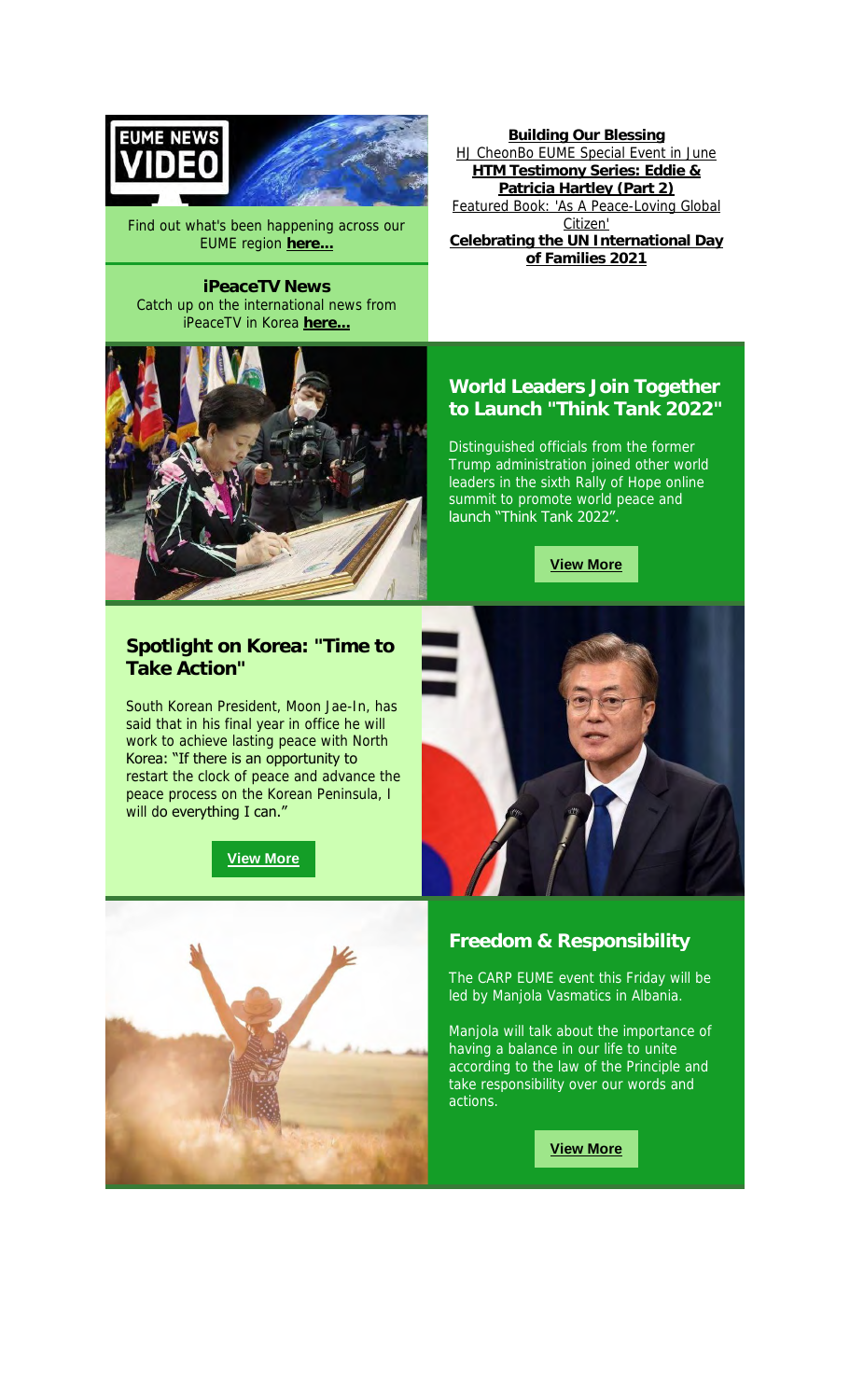#### **Nordic Spring Session #4**

**Date:** Saturday 22nd May at 3pm BST

For a deeper understanding of True Parents, join this month's special Nordic Spring Session! Featuring a testimony and guidance from Umberto & Marilyn Angelucci.

**View More**



# **MAKE THE MOST OF MARRIAGE**

**Make the Most of Marriage: Monthly Online Meeting for Couples**

On Thursday 27th May, Roger & Daniela Wetherall will give a short talk on the topic "The H-art of Communication" followed by discussion in groups. Watch the promo video **here...**

Please register your details to receive the Zoom link if you haven't already done so.

**View More**

#### **Hyojeong Music Project 2021**

All music enthusiasists are invited to contribute to the revival of a song originally written for and performed by the Go World Brass Band in the late 1970s.

Please note that the deadline for sending in your recordings is Monday 24th May.

**View More**

 $BFD_{EUME}$ 

**Building** 

Blessing

our



#### **Building Our Blessing**

**BFD EUME** has announced another series of events to support matched couples in the months before and after the Blessing.

If you would like to participate in this month's event, please fill out the online registration form. Details coming soon!

**View More**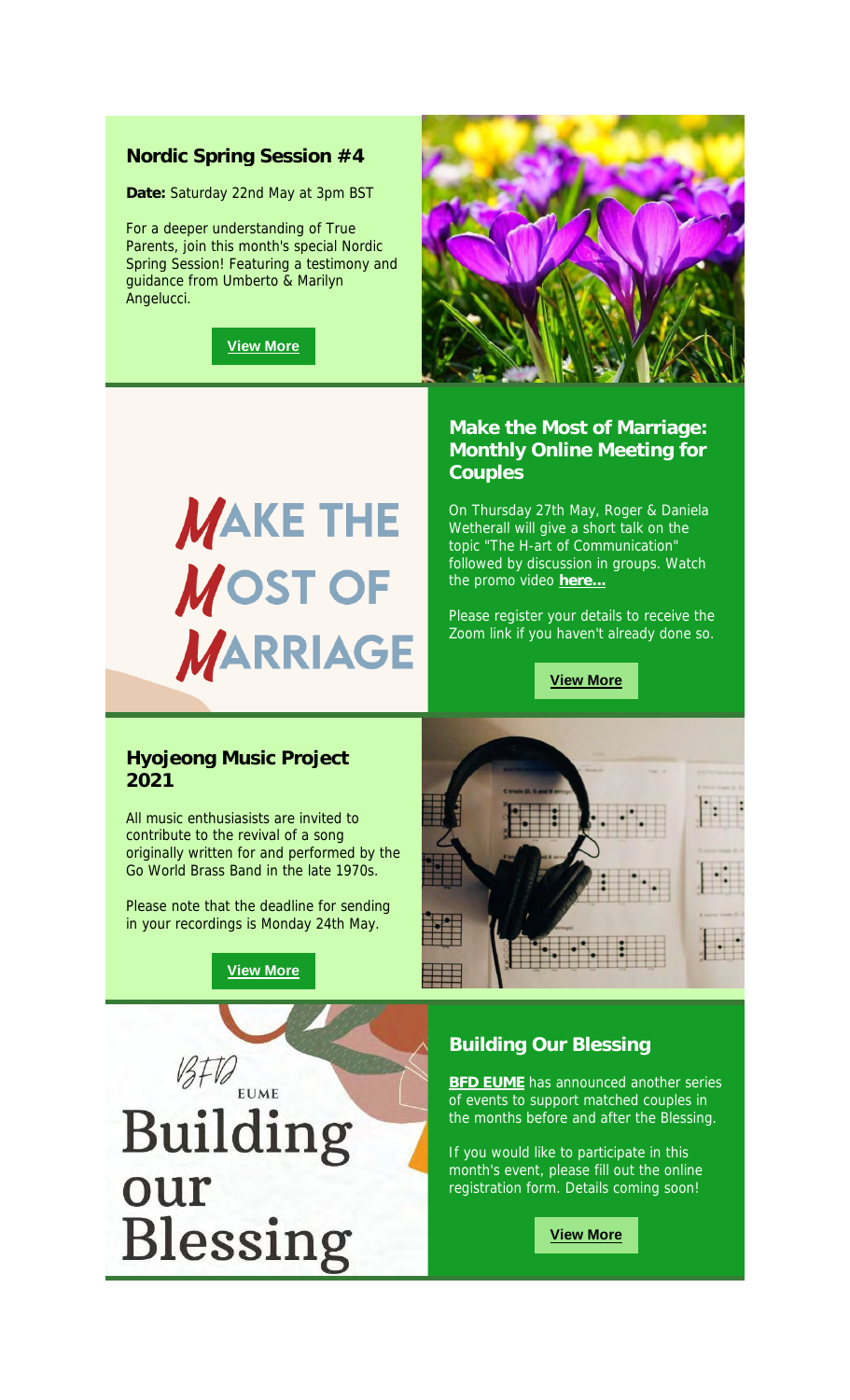#### **HJ CheonBo EUME Special Event in June**

The next CheonBo EUME event will take place on 12th June. In order to give enough time for transactions to be checked and processed before being forwarded on to EUME HQ, the registration deadline for UK members is Wednesday 19th May.







**Heavenly Tribal Messiah Testimony Series: Eddie & Patricia Hartley (Part 2)**

In this second part of their "Jumping Over Our Shadow" testimony, Eddie and Patricia Hartley from the Bromley Community share more about their HTM experiences and sharing the World Peace Blessing.

**View More**

#### **FEATURED BOOK: 'As A Peace-Loving Global Citizen'**

Part 6 Chapter 6 - read by Henry Masters:

**"The Land May Be Divided, But Not Its People"**

The audiobook is now available for streaming through Spotify, Apple Podcasts and Google Podcasts, as read by the late Henry Masters.



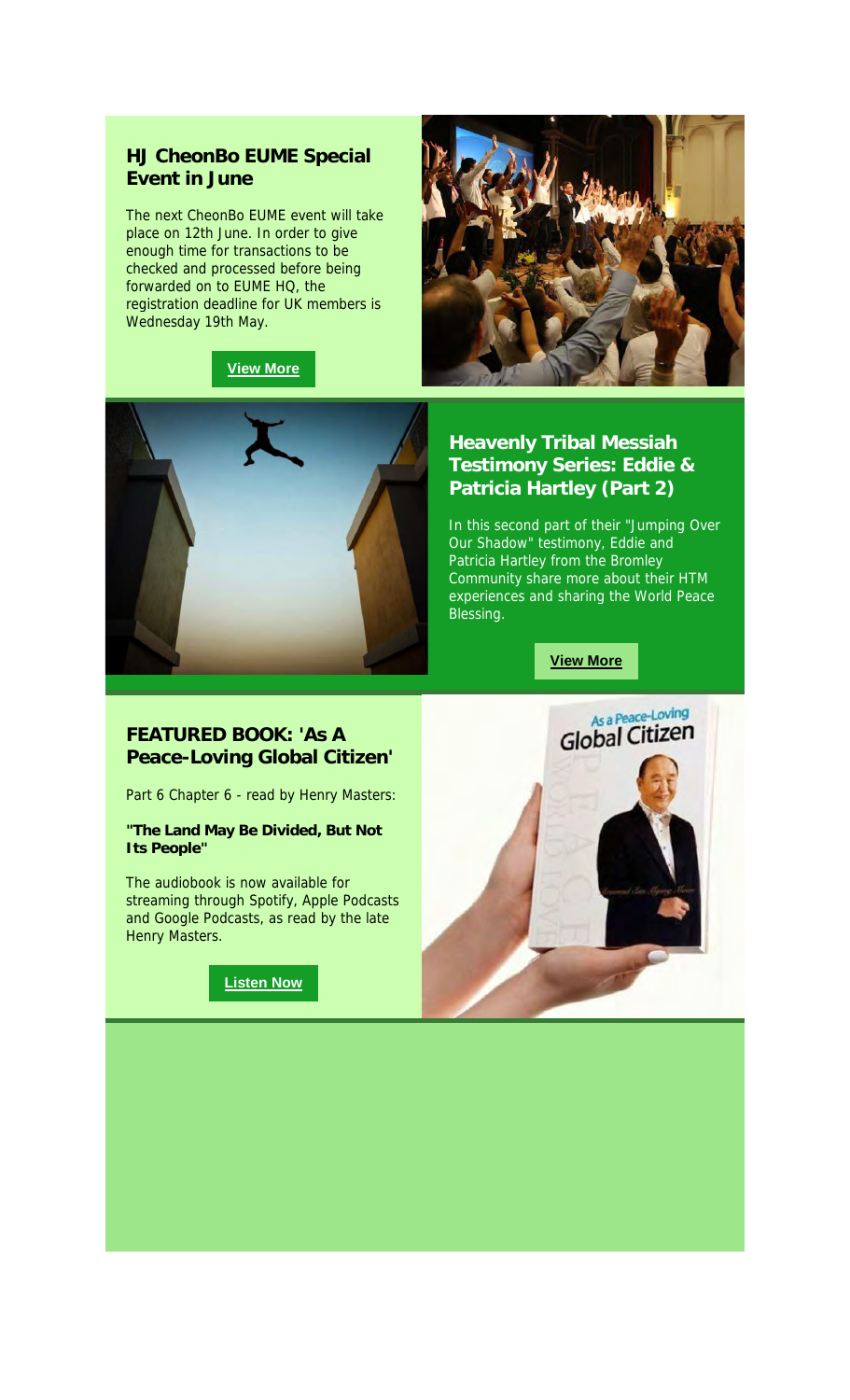#### **AFFILIATED ORGANISATIONS**



#### **Celebrating UN International Day of Families 2021**

**WFWP UK** and **UPF UK** will both mark the UN International Day of Families this week with online events featuring prominent guest speakers. Registration is required for the UPF event on Saturday.

**View More**

\*NEW\* Blessed Family Department Publication: Loving, Living Words by Susan Crosthwaite

# **| Upcoming Events |**

Please click on the title of the event(s) that you are interested in for further details:

**Community Worship Services** Sunday 16th May

## **WEEKLY**

**Monday Morning Prayer** Every Monday at 10am

**Early Morning Devotion via Zoom** Every Saturday from 5am–6.30am

### **MAY**

**The Bereavement Journey (Part 1)** Friday 7th, Friday 14th and Friday 21st **May** 

**The Principle of Peace: 3-Week Online Cycle** Tuesday 11th, 18th and 25th May

**WFWP: UN International Day of Families** Thursday 13th May

**Freedom & Responsibility** Friday 14th May

**UPF: UN International Day of Families** Saturday 15th May

**Life and Works of Sun Myung Moon & Hak Ja Han Moon (Final Session)** Monday 17th May

**7-Day Divine Principle Workshop** Monday 17th to Sunday 23rd May

> **Nordic Spring Session #4** Saturday 22nd May

**Make the Most of Marriage: Monthly Online Meeting for Couples** Thursday 27th May